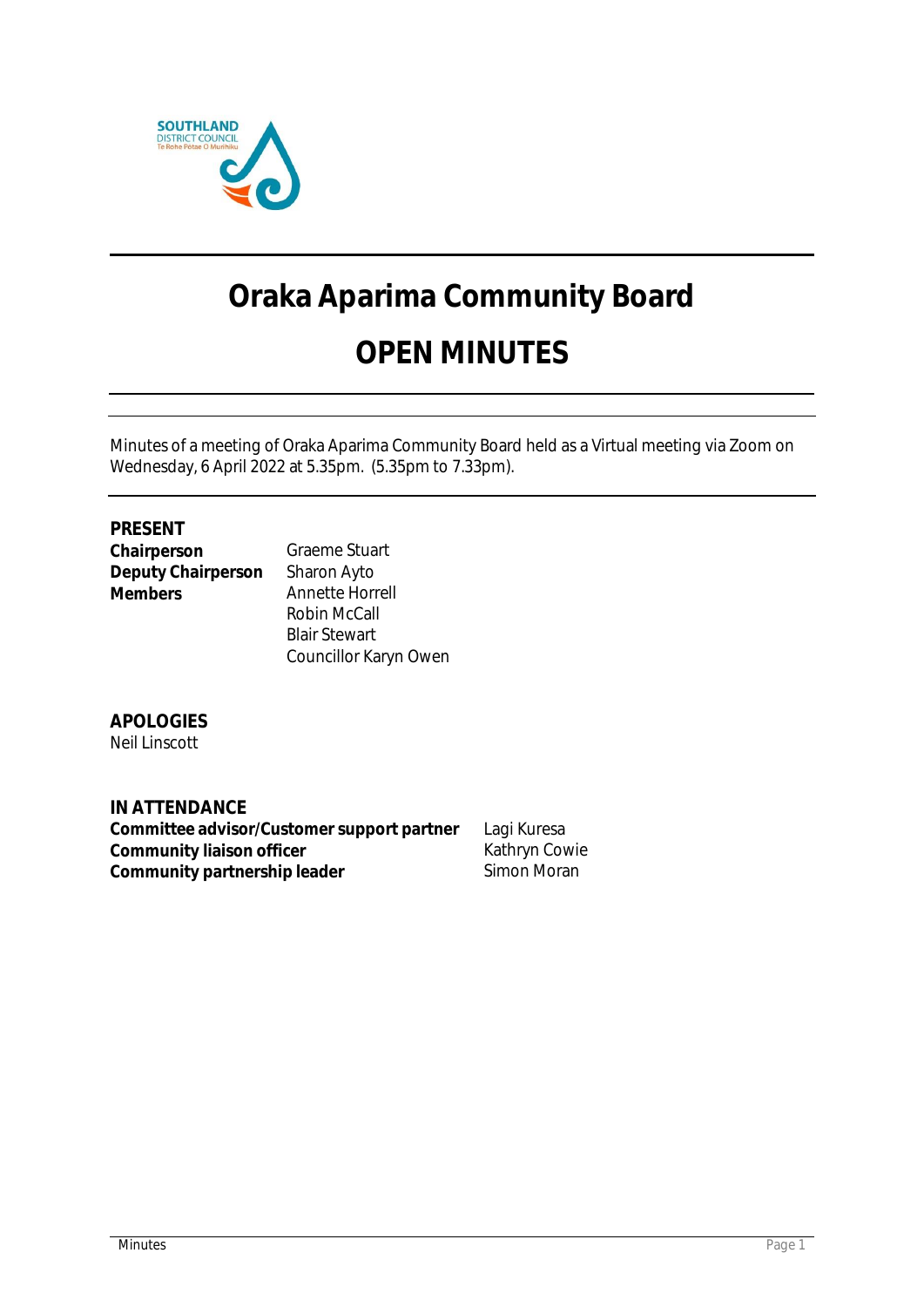

#### **1 Apologies**

There was an apology received from Neil Linscott.

Moved Chairperson Stuart, seconded Deputy Chairperson Ayto **and resolved:**

**That the Oraka Aparima community board accept the apology.**

**2 Leave of absence** 

There were no requests for leave of absence.

**3 Conflict of interest**

There were no conflicts of interest declared.

**4 Public forum**

There was no public forum.

**5 Extraordinary/urgent items**

There were no extraordinary/urgent items.

**6 Confirmation of minutes**

**Resolution**

Moved Blair Stewart, seconded Robin McCall **and resolved:**

**That the minutes of Oraka Aparima Community Board meeting held on 8 December 2021 be confirmed as a true and correct record of that meeting.**

#### **Reports**

### **7.1 Project scope confirmation - 2022/2023 locally funded projects**

**Record No: R/22/2/5727**

Community facilities manager - Mark Day was in attendance for this report.

Mr Day advised that the purpose of the report was to seek approval from the Board for the scope of the locally funded projects within their board area that are to be delivered in the 2022/2023 financial year.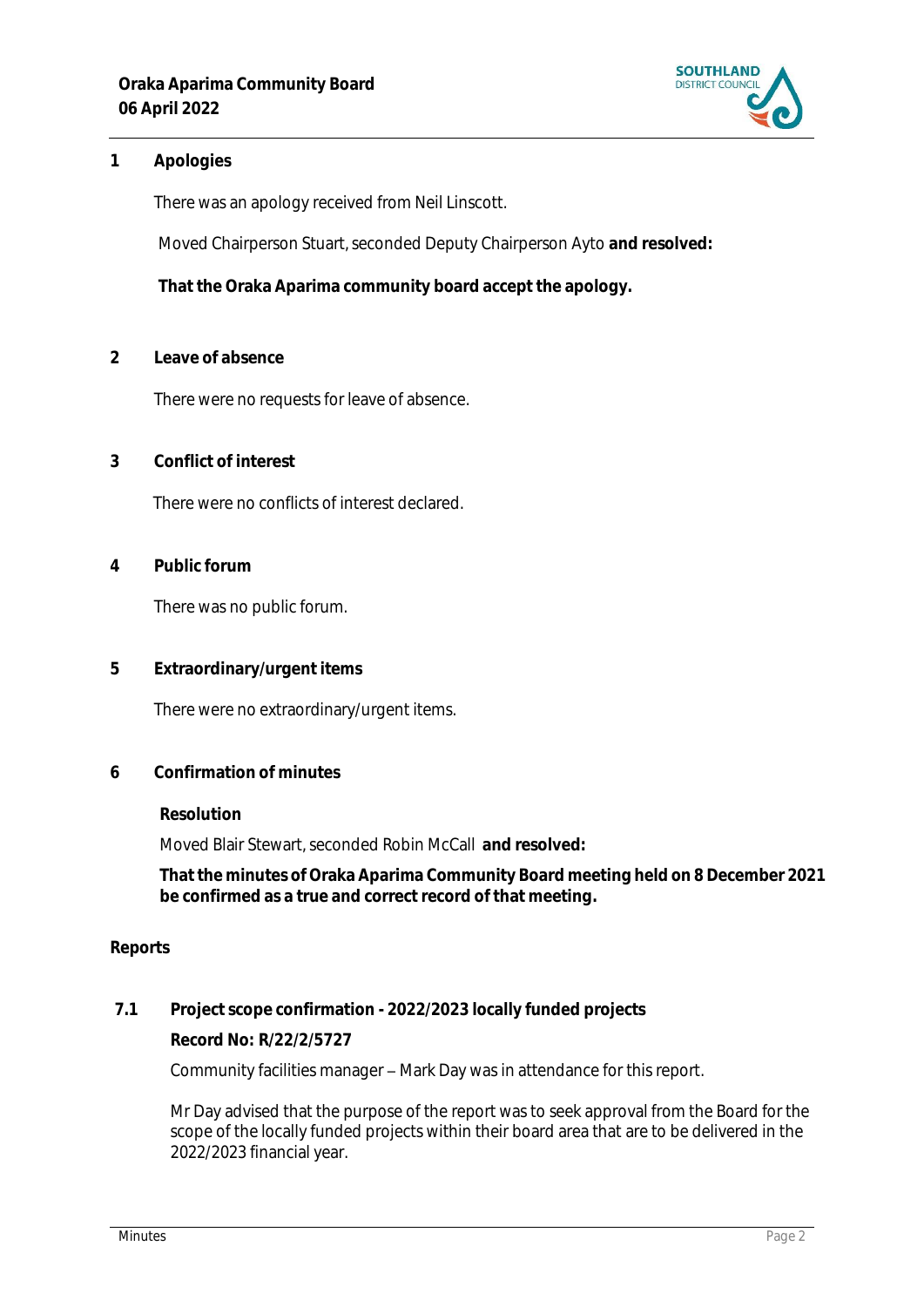

#### **Resolution**

Moved Robin McCall, seconded Blair Stewart **recommendations a to e (with additional wording as indicated)and a new f (as indicated).**

**That the Oraka Aparima Community Board:**

- a) **Receives the report titled "Project scope confirmation 2022/2023 locally funded projects"** dated 31 March 2022.
- **b) Determines that this matter or decision be recognised as not significant in terms of section 76 of the Local Government Act 2002.**
- **c) Determines that it has complied with the decision-making provisions of the Local Government Act 2002 to the extent necessary in relation to this decision; and in accordance with section 79 of the act determines that it does not require further information, further assessment of options or further analysis of costs and benefits or advantages and disadvantages prior to making a decision on this matter.**
- **d) Agrees to approve the scope of the projects identified (as indicated below) with the details defined in attachments to the staff report.**
	- **Colac Bay Exterior painting of the hall code P-10556**
	- Colac Bay Install changing room at the surfies toilet (the trees) code P-10939
	- **Riverton Harbour Wharf refurbishment code P-10689**
	- **Riverton Taramea Bay playground equipment replacement code P-10798.**
- **e) Agrees to approve the scope of the projects identified (as indicated below) with the details defined in attachments to the staff report subject to the change of land ownership to Southland District Council.**
	- Colac Bay Manuka Street playground equipment replacement code P-10755, **subject to clarification of change of land ownership.**
- **new f) agrees to approve the project scope for project P-109393, Colac Bay changing shed at the Surfies toilet on the proviso that staff consult with the community and users of the area on the design and location of the proposed new changing shed. Staff will then bring a revised scope to the community board chairperson, Graeme Stuart and board member Robin McCall for approval.**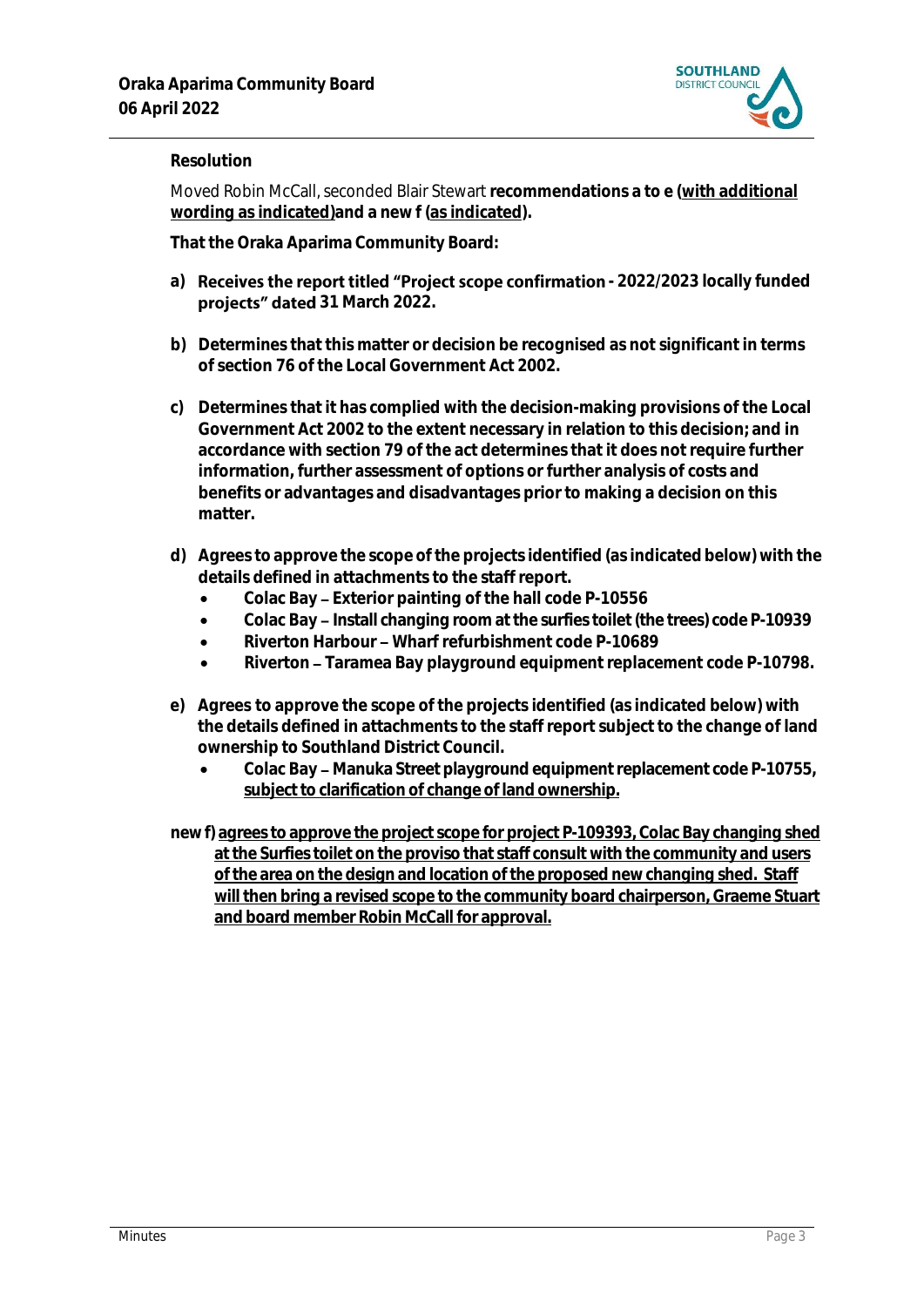

#### **7.2 Manuka Street playground - potential acquisition of land**

**Record No: R/22/3/8163**

Community liaison officer - Kathryn Cowie was in attendance for this item.

Mrs Cowie advised that the purpose of the report was for the Board to decide if they would like to request Council staff to investigate obtaining ownership of the land at the Manuka Street playground site at Colac Bay.

#### **Resolution**

Moved Robin McCall, seconded Blair Stewart **recommendations a to c with an amendment to d (as indicated by underline and strikethrough).**

**That the Oraka Aparima Community Board:**

- a) **receives the report titled "Manuka Street playground** potential acquisition of **land" dated 18 March 2022.**
- **b) determines that this matter or decision be recognised as not significant in terms of Section 76 of the Local Government Act 2002.**
- **c) determines that it has complied with the decision-making provisions of the Local Government Act 2002 to the extent necessary in relation to this decision; and in accordance with Section 79 of the act determines that it does not require further information, further assessment of options or further analysis of costs and benefits or advantages and disadvantages prior to making a decision on this matter.**
- **d) requests that Council staff investigate the possibility and process of obtaining ownership negotiating continued use of the land at the Manuka Street playground in Colac Bay and report back to the board on the process, costs and timing to do so.**
- **7.3 Community Leadership Report - February 2022**

**Record No: R/22/1/1700**

Community partnership leader – Simon Moran was in attendance for this item

Mr Moran advised that the purpose of the report was to inform the board of the community leadership activities in the area.

#### **Resolution**

Moved Robin McCall, seconded Blair Stewart **and resolved:**

**That the Oraka Aparima Community Board:**

a) receives the report titled "Community Leadership Report - February 2022" **dated 1 March 2022.**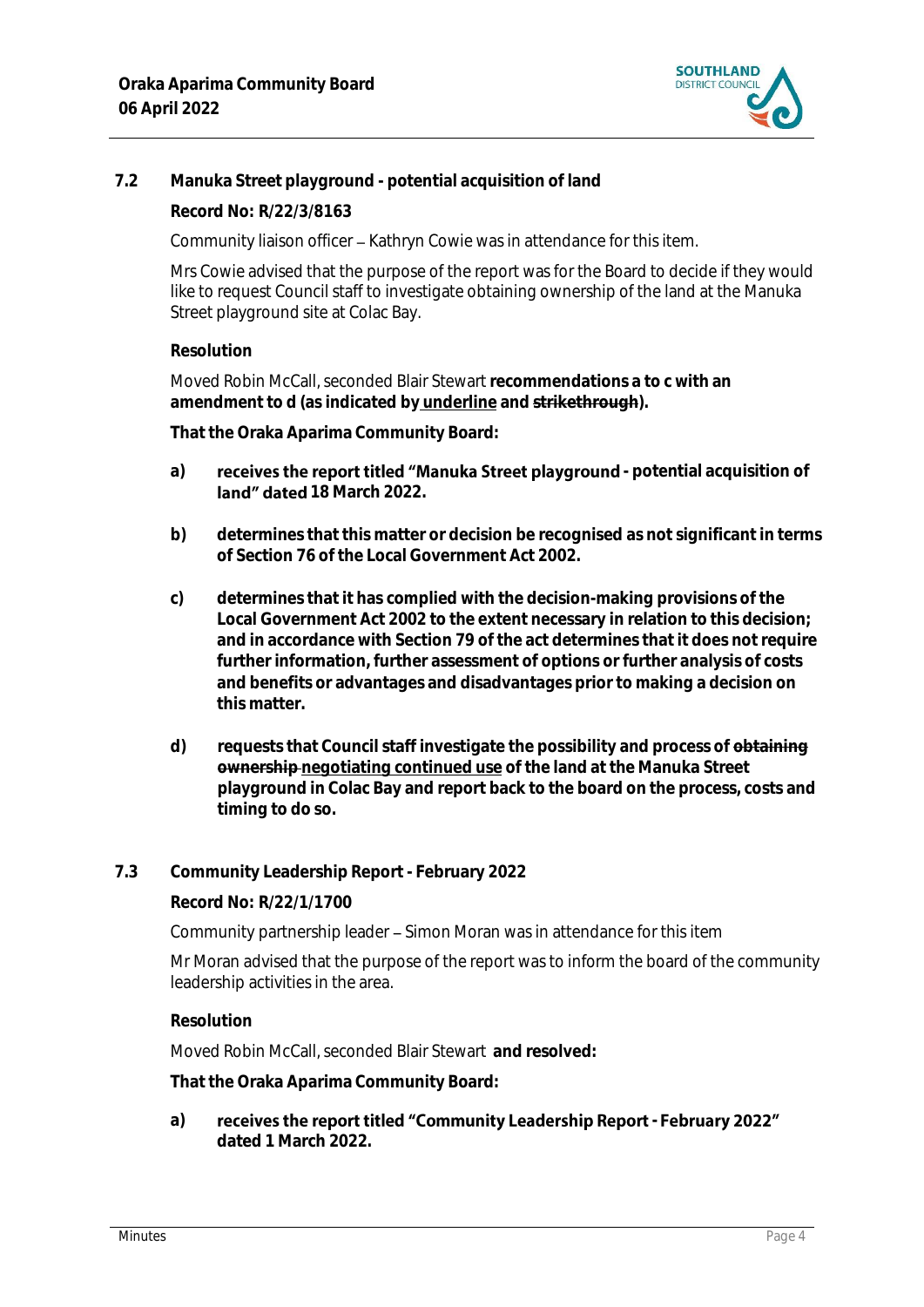

**7.4 Community leadership report - April 2022**

**Record No: R/22/3/12455**

Community partnership leader – Simon Moran was in attendance for this item.

Mr Moran advised that the purpose of the report was to inform the board of the community leadership activities in the area.

#### **Resolution**

Moved Deputy Chairperson Ayto, seconded Member Stewart **and resolved:**

**That the Oraka Aparima Community Board:**

- a) receives the report titled "Community leadership report April 2022" dated **30 March 2022.**
- **7.5 Operational Report for Oraka Aparima Community Board - February 2022 Record No: R/21/12/64044** Community partnership leader – Simon Moran was in attendance for this item.

#### **Resolution**

Moved Blair Stewart, seconded Annette Horrell **and resolved:**

**That the Oraka Aparima Community Board:**

#### **a)** Receives the report titled "Operational Report for Oraka Aparima Community Board - February 2022" dated 1 March 2022.

**7.6 Operational Report for Oraka Aparima Community Board - April 2022**

#### **Record No: R/22/2/5416**

Community partnership leader - Simon Moran was in attendance for this item.

#### **Resolution**

Moved Robin McCall, seconded Blair Stewart **and resolved:**

**That the Oraka Aparima Community Board:**

Receives the report titled "Operational Report for Oraka Aparima Community **a) Board - 31 March 2022.**